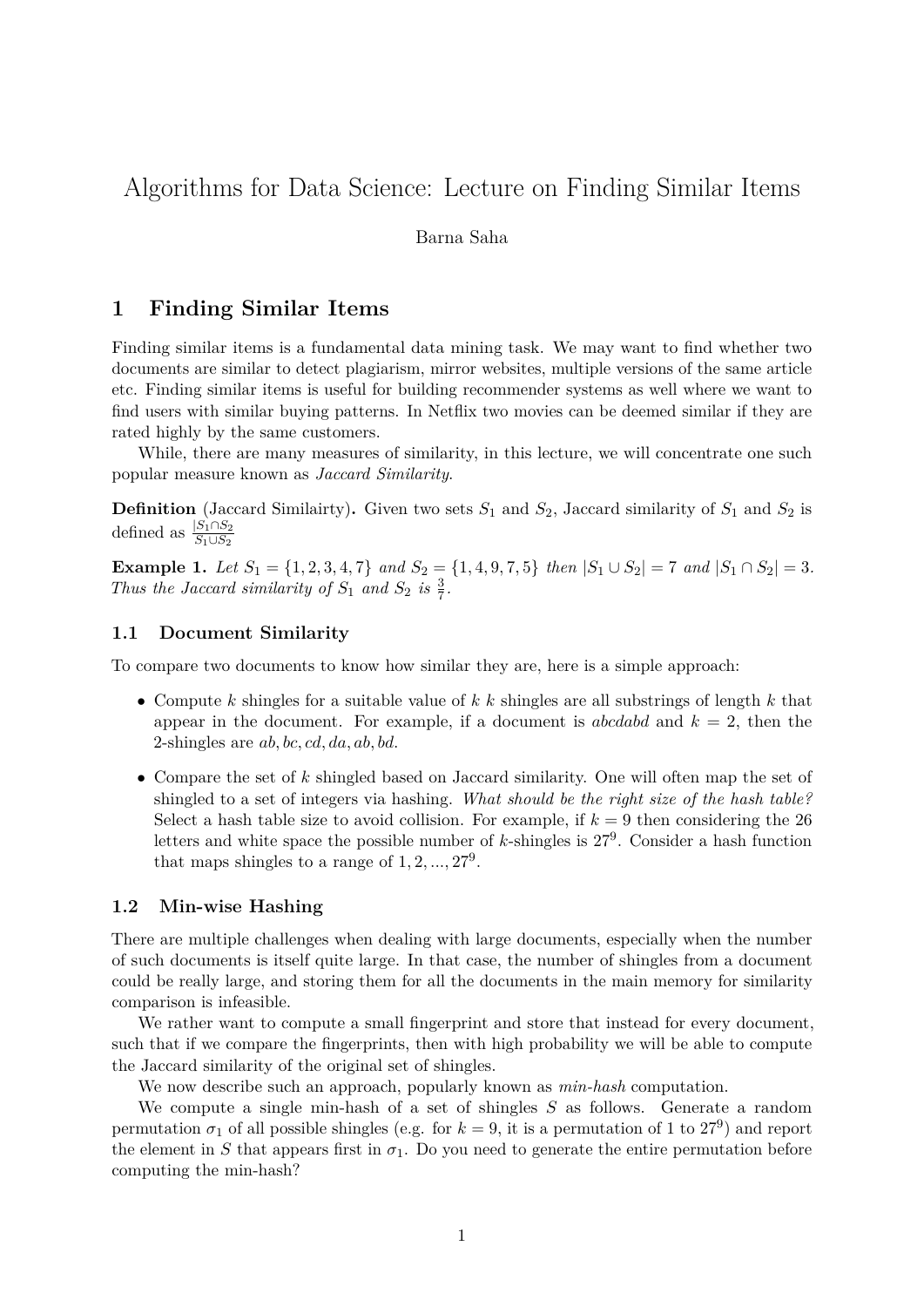The fingerprint of *S* consists of *t* minhashes computed from *t* randomly generated permutations  $\sigma_1, \sigma_2, \ldots, \sigma_t$ . To compute an estimate of the Jaccard similarity of  $S_1$  and  $S_2$ , we simply compute the number of min-hashes that match–if that number is *r*, the estimated Jaccard similarity is  $\frac{r}{t}$ .

The question is then how large *t* should be? [Will be posted after the homework]

#### **1.3 Applications of Min-hash**

*Source: Wikipedia* A large scale evaluation has been conducted by Google in 2006 to compare the performance of Minhash and Simhash algorithms. In 2007 Google reported using Simhash for duplicate detection for web crawling and using Minhash and LSH for Google News personalization. Check out the Description from blogs:

*http://matthewcasperson.blogspot.com/2013/11/ minhash-for-dummies.html*

*http://robertheaton.com/2014/05/02/ jaccard-similarity-and-minhash-for-winners/: matching twitter users*

*http://blog.jakemdrew.com/2014/05/08/ practical-applications-of-locality-sensitive-hashingfor-unstructured-data/*

There are implementations available in github. *https://github.com/rahularora/MinHash* which may have bugs.

# **2 Locality Sensitive Hashing**

Having fingerprints allow us to compute similarity between any pair of documents fast. However, computing pair-wise similarity for all document pairs to find all documents above say  $\frac{1}{10}$  Jaccard similarity will be highly time consuming.

A data structure that helps us here to reduce the running time significantly is *locality sensitive hashing*. At a high-level locality sensitive hashing is a hashing mechanism such that items with higher similarity have higher probability of colliding into the same bucket than others. We will use multiple such hash functions and only compare the documents that are hashed to the same bucket. We would need to worry about (i) false positive: when two "non-similar" items hash to the same bucket–this increases search time and (ii) false negative: when two similar items do not hash to the same bucket under any of the chosen hash functions from the family. We will now see details about locality sensitive hashing (LSH) in this section.

### **2.1 Applications**

LSH has found wide-spread applications in

- Near-duplicate detection
- Hierarchical clustering
- Genome-wide association study
- Image similarity identification
- VisualRank
- Gene expression similarity identification
- Audio similarity identification
- Nearest neighbor search
- Audio fingerprint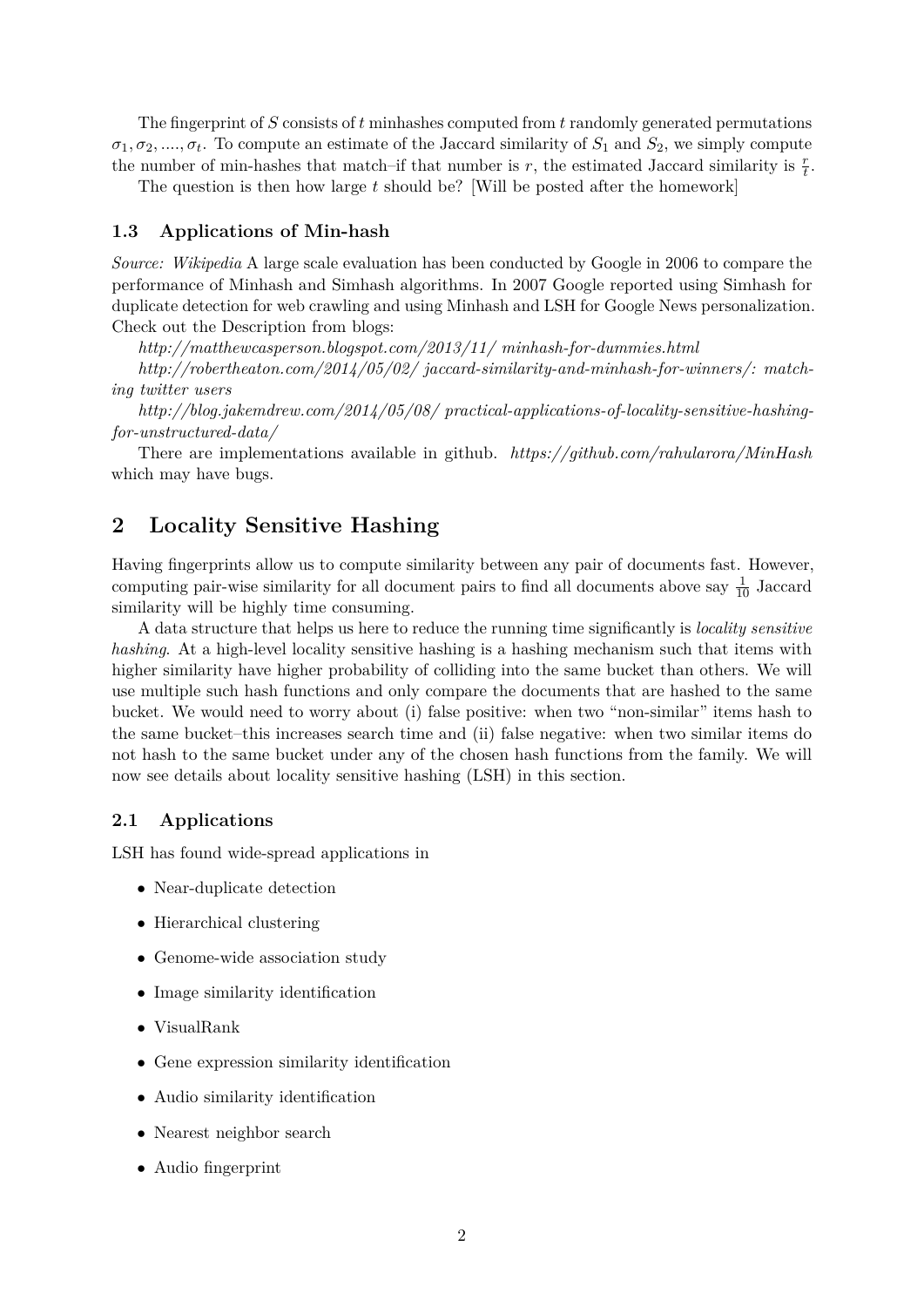- Digital video fingerprinting
- Anti-spam detection
- Security and digital forensic applications

Check out: *http://www.mit.edu/ andoni/LSH/* and *https://github.com/triplecheck/TLSH*

### **2.2 Approximate Near Neighbor Search**

The problem that we will tackle with LSH is approximate near neighbor search. We start with by defining *near neighbor problem*.

**Definition** (Near Neighbor Problem)**.** Given a set of points *V* , a distance metric *d* and a query point *q*, is there any point *x* close to query point *q* such that  $d(x, q) \leq R$ 

The problem is easy to solve efficiently in low dimension, e.g. via voronoi diagram construction without requiring to go over the entire data set. However, the complexity increases exponentially in dimension.

We therefore, relax the problem and ask for *approximate near neighbor problem*.

**Definition** (Approximate Near Neighbor Problem)**.** Given a set of points *V* , a distance metric *d* and a query point *q*, the (*c, R*)-approximate near neighbor problemm requires if there exists a point *x* such that  $d(x,q) \leq R$ , then one must find a point *x*' such that  $d(x',q) \leq cR$  with probability  $> (1 - \delta)$  for a given  $\delta > 0$ .

We will use LSH to solve this problem.

**Definition** (Locality Sensitive Hashing). A family of hash functions  $\mathcal{H}$  is said to be  $(c, R, p_1, p_2)$ sensitive LSH for a distance metric *d* if it satisfies the following conditions.

- 1. Pr<sub>*h*∼H</sub>[*h*(*x*) = *h*(*y*)] ≥ *p*<sub>1</sub> for all *x* and *y* such that  $d(x, y) \le R$ .
- 2.  $Pr_{h \sim H}[h(x) = h(y)] \leq p_2$  for all *x* and *y* such that  $d(x, y) > cR$ .
- 3.  $p_1 > p_2$

**Example 2** (Hamming Distance). Let  $V \subseteq [0,1]^n$  and  $d(x,y)$ *Hamming distance between x and y. Let R and cR both be much less than n. Define*  $\mathcal{H} = \{h_1, h_2, ..., h_n\}$  *such that*  $h_i(x) = x_i$ 

For the above  $p_1 \geq 1 - \frac{R}{n}$  $\frac{R}{n}$  since when the distance is at most *R*, the number of bits where the two vectors differ is at most  $n - R$ . On the other hand,  $p_2 \leq 1 - \frac{cR}{n}$  $\frac{n}{n}$  since when the distance is  $> cR$ , the number of bits where the two vectors differ is at least *n* −  $cR$ .

**Example 3** (Jaccard Distance). *Define Jaccard Distance between two sets x* and  $y \subseteq [1, n]$  *as*  $1 - \text{Jaccard}(x, y)$ . Define  $\mathcal{H} = \{h_1, h_2, ..., h_n\}$  *such that*  $h_i(x)$  *corresponds to min-hash of x for the ith permutation of* [1*, n*] *in the lexicographic order.*

We have  $p_1 > 1 - R$  and  $p_2 < 1 - cR$ . Why?

**Example 4** (Cosine Distance)**.** *The cosine of two non zero vectors* **a** *and* **b** *can be derived by noting*  $\langle$ **a**.**b**) =  $||$ **a** $||||$ **b** $||cos\theta$  *where* **a**.**b** *denote the inner dot product of the two vectors* **a** *and* **b**.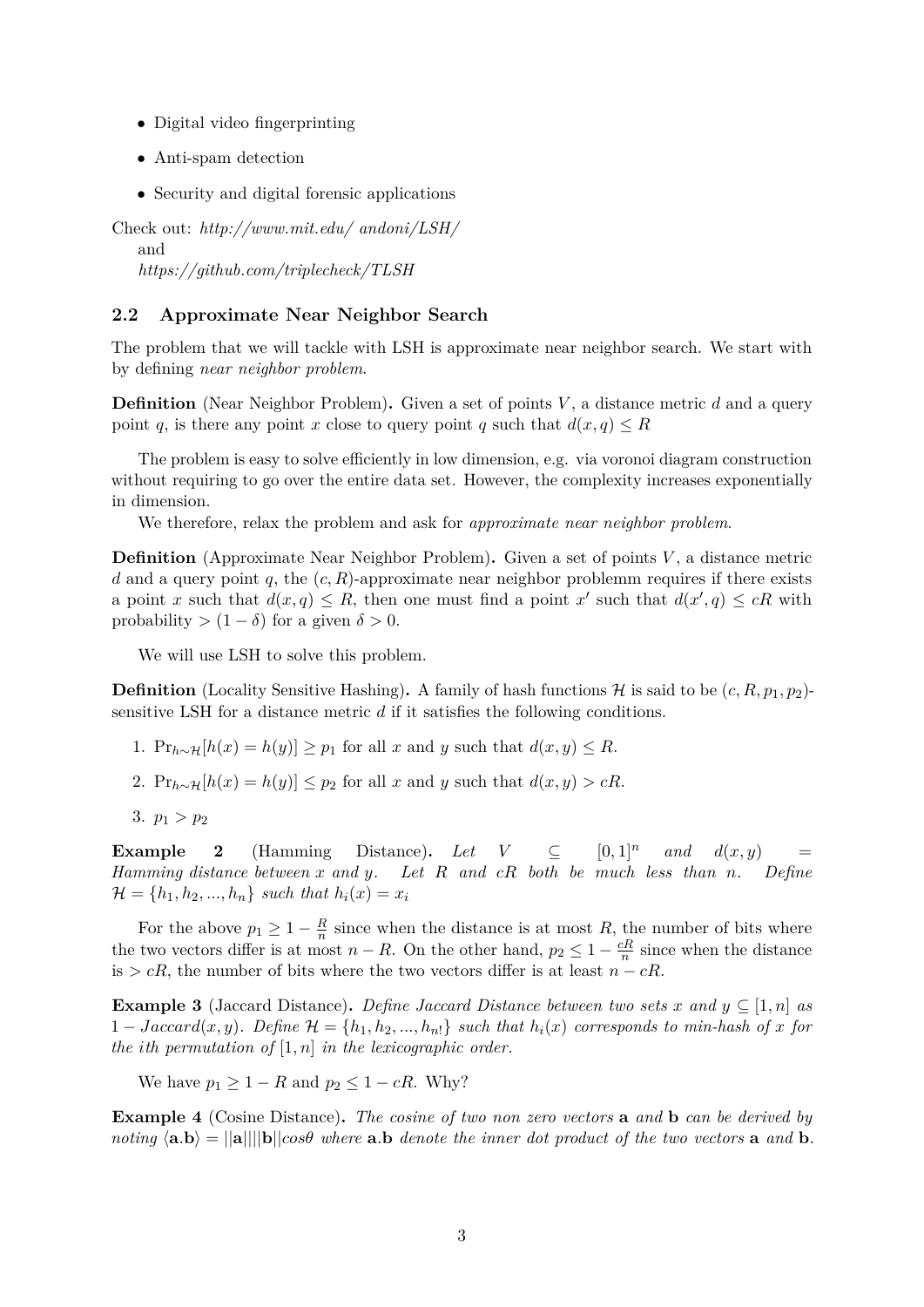

Figure 1: Pictorial representation of LSH for Cosine distance

Cosine similarity of **a** and **b** is defined as  $\frac{\langle \mathbf{a}, \mathbf{b} \rangle}{\|\mathbf{a}\| \|\mathbf{b}\|}$ .

Think of a point as a vector from the origin  $(0, 0, \ldots, 0)$  to its location. Two points' vectors make an angle, whose cosine is the normalized dot product of the vectors:  $\frac{\langle \mathbf{a}, \mathbf{b} \rangle}{\|\mathbf{a}\| \|\mathbf{b}\|}$ . The cosine distance is simply  $\theta = \arccos(\frac{\langle \mathbf{a}.\mathbf{b} \rangle}{\|\mathbf{a}\| \|\mathbf{b}\|})$ .  $\theta$  can range from 0 to 180 degrees.

To construct LSH for the cosine distance simply do the following: pick a random hyperplane *v*, which determines a hash function  $h_v$  with two buckets. Define  $h_v(x) = +1$  if  $\langle v.x \rangle \ge 0$  and  $h_v(x) = -1$  if  $\langle v.x \rangle < 0$ .

Suppose  $\theta = \arccos(\frac{\langle \mathbf{a}, \mathbf{b} \rangle}{\|\mathbf{a}\| \|\mathbf{b}\|})$ . Look into the plane defined by *a* and *b* and let *u* denote the normal vector perpendicular to the random hyperplane *v*. The hashed value of *a* and *b* will be different if *a* and *b* lie on two sides of *u*-this happens with probability  $\frac{\theta}{180}$ . Hence, we have  $p_1 = 1 - \frac{R}{180}$  and  $p_2 = 1 - \frac{cR}{180}$  where  $0 \le cR \le 180$ . A pictorial representation is given below.

For the above, it is sufficient to construct  $v$  such that each component is  $\pm 1$  with equal probability.



Figure 2: Pictorial representation of LSH for Euclidean distance

**Example 5** (Euclidean Distance)**.** *Here hash functions correspond to random lines. Partition the line into buckets of width w starting from a random shift b. Hash each point to the bucket containing its projection onto the line. Nearby points are always close; distant points are rarely in same bucket.*

*Specifically, we do not need to consider all random lines–we rather select a vector v whose each component is a gaussian random variable with* 0 *mean and standard deviation* 1*.*  $h_v(x) = \frac{v \cdot x + b}{w}$  $\frac{x+b}{w}$ *where b is chosen uniformly at random in* [0*, w*]*.*

# **3 General Scheme of using LSH to solve** (*c, R*)**-Near Neighbor Problem**

Suppose we are given a LSH family of hash functions  $\mathcal H$  which is  $(c, R, p_1, p_2)$ -sensitive. We will construct *L* composite hash functions from it as follows. Select *hi,j* uniformly and randomly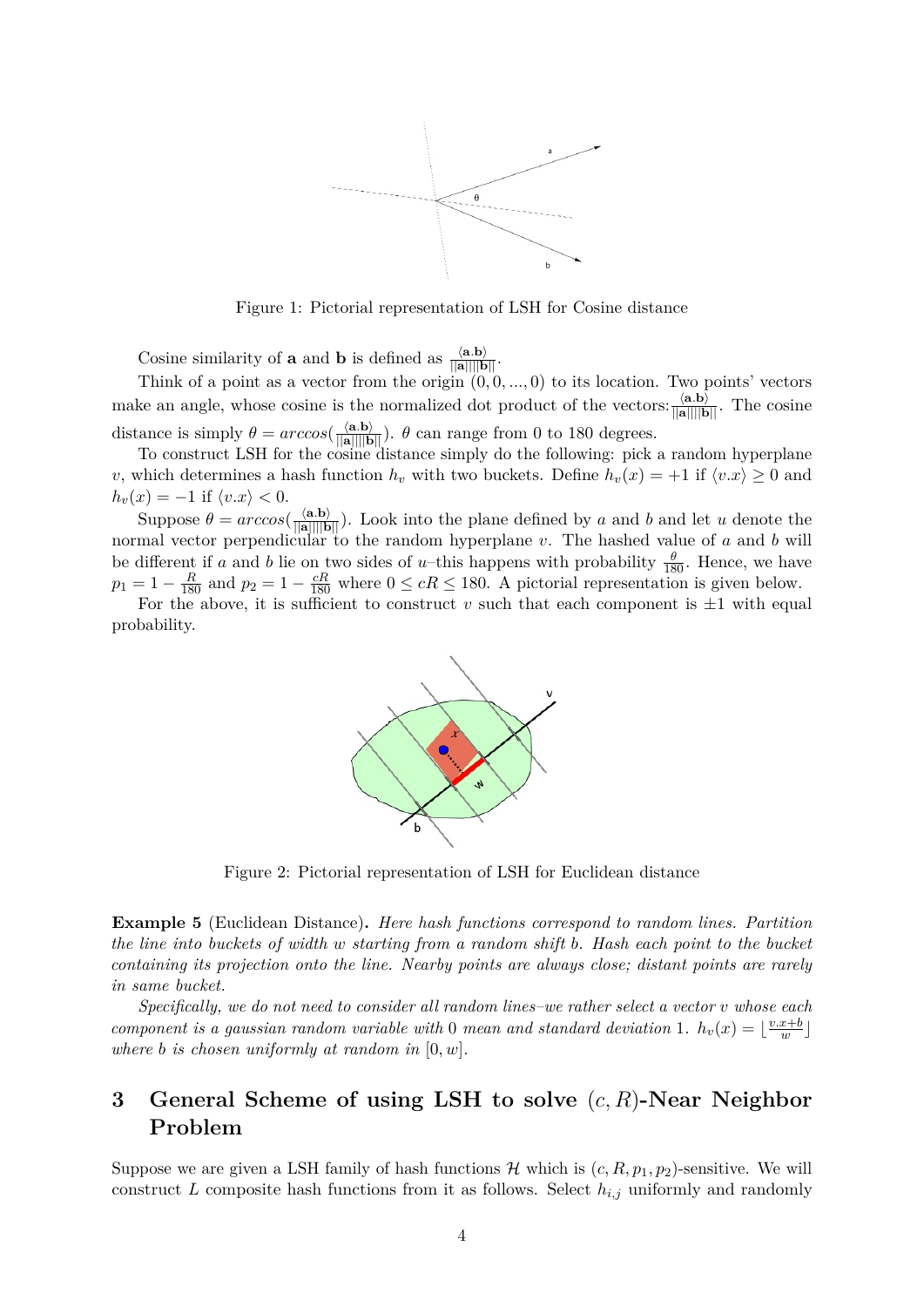from H for  $i = 1, 2, \ldots, K$  and  $j = 1, 2, \ldots, L$ . Define the composite hash functions  $g_1, g_2, \ldots, g_L$  as follows:

$$
g_j = \langle h_{1,j}, h_{2,j}, ..., h_{K,j} \rangle
$$

#### **3.1 Preprocessing.**

- 1. Create a hash table *bucket<sub>j</sub>* for  $g_j$  for  $j = 1, 2, ..., K$ .
- 2. For all  $x \in V$  and for all  $j \in [L]$ , add  $x$  to *bucket*<sub>*i*</sub> $(g_i(x))$

Time for preprocessing is *O*(*NKL*) where *N* denotes the number of data points.

## **3.2 Query**(*q*)

- 1. for  $j = 1, 2, ..., L$ 
	- for all  $x \in bucket_i(q_i(q))$  do

 $-$  if  $d(x, q) \leq cR$  then return *x* 

2. Return none

Time for querying is  $O(KL + NLF)$  where *F* denotes the probability that for any *j*  $g_j(x)$  =  $g_i(q)$  when  $d(x, q) > cR$ . Then NF denotes the expected number of entries that are more than *cR* distance away from *q* but are in the same bucket as *q* under  $q_i$ . Since there are *L* composite hash functions, the total number of such bad items is on expectation *O*(*NLF*). We would like to choose the parameters *K* and *L* in a way such that  $NLF \approx KL$ . In fact, we will set *K* as  $O(\log n)$  and  $NF = 1$ .

There are two parts to the analysis (i) computing success probability and (ii) analyzing the time complexity.

**Computing success probability** Suppose there is a point *x* such that  $d(x, q) \leq R$ . Then the algorithm will be successful if it finds points *y* such that  $d(y, q) \leq cR$ . Clearly, this success probability is at least as high as the probability that the algorithm finds the actual point *x*.

Hence, we have

$$
\Pr[Success] \ge \Pr[\exists j \text{ such that } g_j(x) = g_j(q) \mid d(x, q) \le R]
$$
  

$$
\ge 1 - (1 - p_1^K)^L
$$

Set  $L = \frac{1}{p_1^K}$ , then

$$
\Pr[Success] \geq 1-(1-\frac{1}{L})^L \approx 1-\frac{1}{e}
$$

**Question.** Suppose you want your success probability to be  $1 - \frac{1}{n}$  $\frac{1}{n}$ , what should be the value of *L* as a function of  $p_1$  and  $K$ ?

**Computing time complexity** To compute the querying time, we need an upper bound on *F*.

$$
F = \Pr(g_j(y) = g_j(q) | d(y, q) > cR) = p_2^k
$$